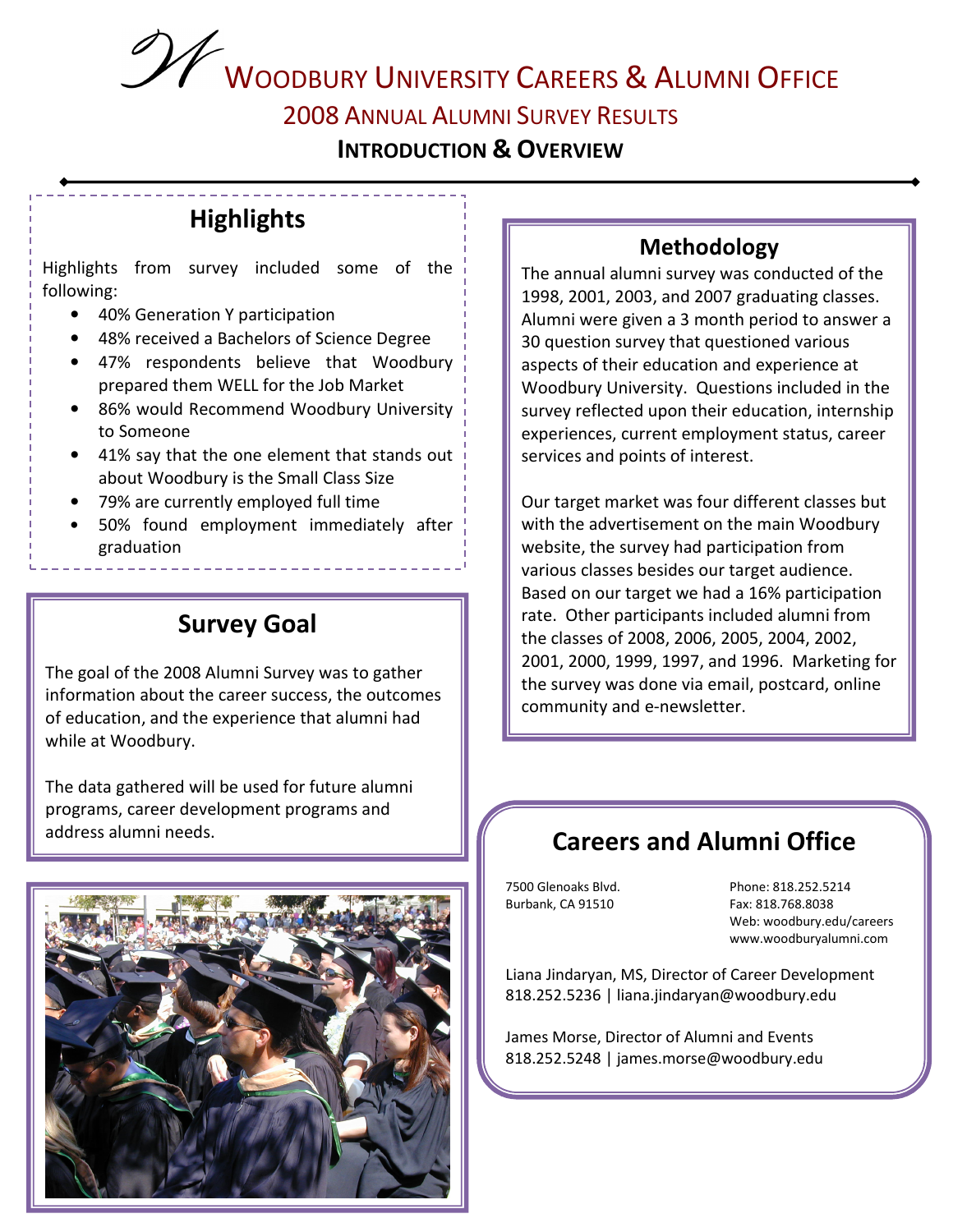# WOODBURY UNIVERSITY CAREERS & ALUMNI OFFICE 2008 ANNUAL ALUMNI SURVEY RESULTS

**SCHOOL OF BUSINESS** 

#### **Highlights**

------------

With a 25% participation rate, a total of 111 survey respondents identified themselves as gradates from the School of Business. The median age of the participants was 37.

Graduates from between the classes of 1996-2008 participated in the survey with the top three classes being 23% from 2007, 15% from 2003 and 12% from  $2001.$ 

According to the results 20% of the surveyors were well prepared for their internships. They located their internships using various sources, including 24% Careers and Alumni Office. 53% of the participants were not required to do an internship.

#### **Employment**

<u> de la característica de la característica de la c</u>

Currently 79% of Business Graduates are employed full time. 11% are entrepreneurs and are the owners of the following businesses:

**A&A Accounting** | Investment Advisor | Janbros, LLC Lion's Bridge Business Consulting | Telesis Collision Center, Inc. | Third-Party Manpower Limited

#### Graduates are also employed in the following companies:

**Title General Manager** Vice President Supervisor Development Manager Market Analyst **Financial Manager** Visual Merchandiser Sales Planning Manager Project Manager Police Lieutenant Registered Investment Advisor Field Deputy Office **Account Executive** PC/Support Network Specialist Computer Desktop Specialist Administrative Assistant Director Training and Support Team Leader President Facility Manager/Operations Support Church Administrator Catering & Events Coordinator Analyst HR Administrative Assistant Sr. Asst. Financial Center Manager Personal Banker

Company **Avalon Management Group AVDA Auction** City of Santa Monica **CIVIX** Directives West/Doneger Group EDM Services, Inc. Escada **FedEx Services Fonterra Partners** Glendale Police Department Grant Bettingen, Inc. L.A. County District Attorney's

Microsoft Ministry of Health **RAND Corporation** Sharp **Showtime Networks** Southern California Gas Company Telesis Collision Center, Inc. The Bell Tower Foundation The Presbyterian Church The Standard, Hollywood **UCLA** Warnaco, Inc. **Washington Mutual Bank** Wells Fargo





#### **Graduates Studies**

Results have shown that 48% of graduates have received a Graduate Degree, with 62% receiving an MBA. Woodbury prepared 30% of surveyors very well, 36% well and 33% neutral for their graduate studies.

#### What advice would you give to current students to prepare them for a career in their chosen field?

- "Network! Network! Network! Try to get into your future career as soon as possible, by doing internships, joining clubs, and going to a mixer of your chosen field."
- "Make sure you choose a major that you have a passion for. Focus not only on text book study, but gain experience in your field. An internship is invaluable."
- "Start working for a company you'd like to be with after you graduate while in school. Get your foot in the door even if it means starting at a very low level."
- "I would encourage an internship. Experience in the field will enhance the classroom lessons and better meld theory with practicality."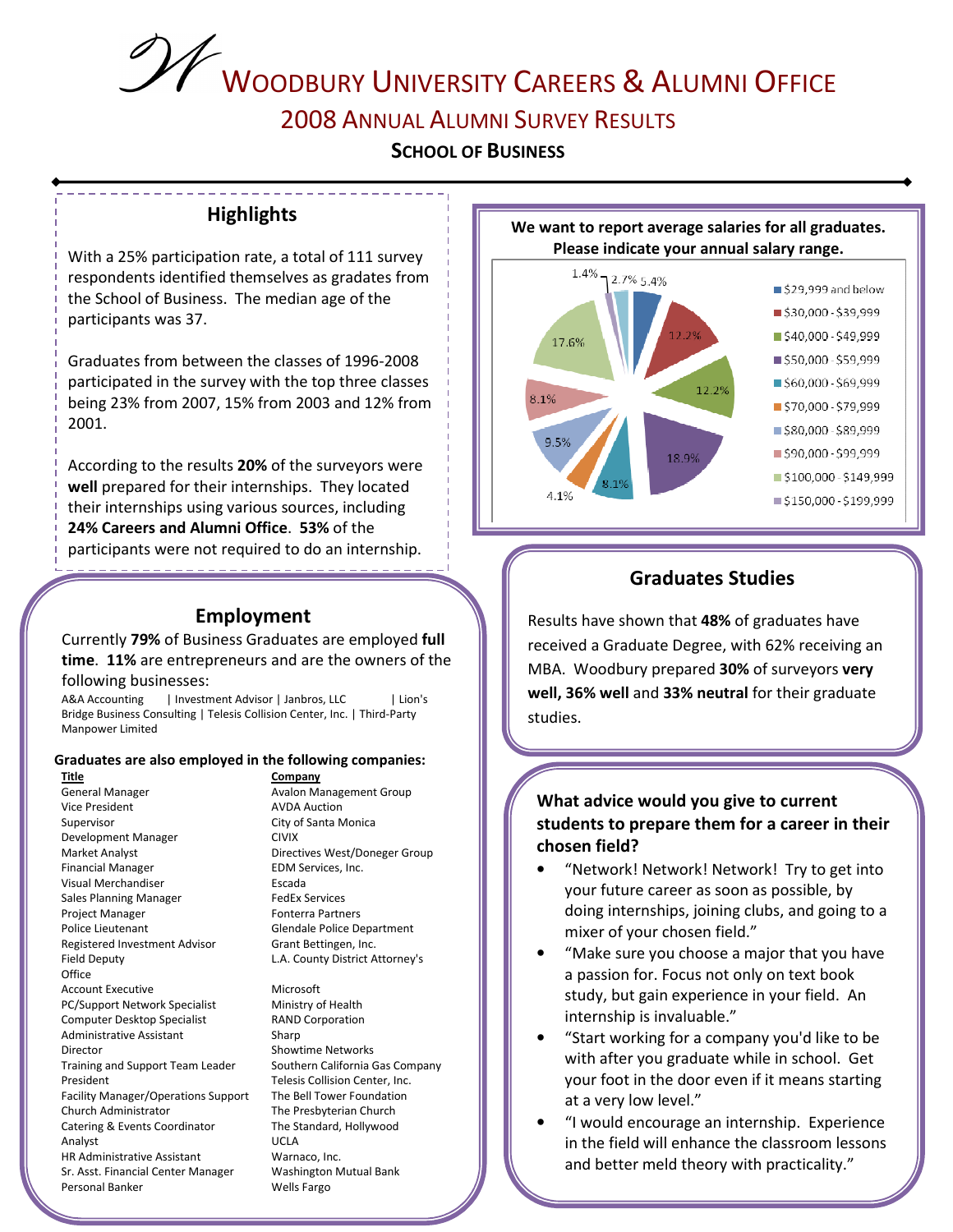# WOODBURY UNIVERSITY CAREERS & ALUMNI OFFICE **2008 ANNUAL ALUMNI SURVEY RESULTS**

**SCHOOL OF ARCHITECTURE** 

## **Highlights**

With an 18% participation rate, a total of 45 survey respondents identified themselves as Architecture Alumni, with the median age of the participants being 30.

Alumni were represented between the class of 1996-2008, 44% graduated one year out (2007), 13 % five (2003) and 13% seven (2001) years out, 11% ten (1998) years out, and 19% fell into other classes.

According to the survey 55% of the surveyors were well prepared for their internships. When it comes to finding their internship, 55% selected faculty.

Job market statistic: When entering the job market, Woodbury prepared 46% of the surveyors well, 23% neutral and 18% very well.

Results showed that 38% of graduates selected Quality of the education that students receive as the one element that stands out about Woodbury.

#### What advice would you give to current students to prepare them for a career in their chosen field?

- "Try to find a teacher who teaches you more practical training, because that is the stuff that you need in the office."
- "Expose yourself to as many Computer Aided Design (CAD) programs in school as possible. Rather than intern in an architectural office, work in construction while in school or at least visit construction sites to understand the building process."
- "In architecture school, all you really think about is your "design"... well, that doesn't mean anything once you get an architecture job. All you'll be used for is production work so LEARN AND UNDERSTAND the tools of the trade."

#### What type of activities or services would you like to participate in with other alumni?



## **Employment**

According to the survey results 80% are currently employed fulltime. Listed below are some titles and company's where graduates are working:

#### **Title**

Architectural Associate Architectural Designer Architectural Designer Architecture Associate I Assistant Project Manager **Construction Manager** Junior Designer Lead Designer Project Manager Project Manager

#### LAUSD State of California Kanner Architects Port of Los Angeles Ashai Design

Company

**Shapell Homes Nadel Architects WD Partners** Public **RAR Engineering** 

#### We want to report average salaries for all graduates. Please indicate your annual salary range.

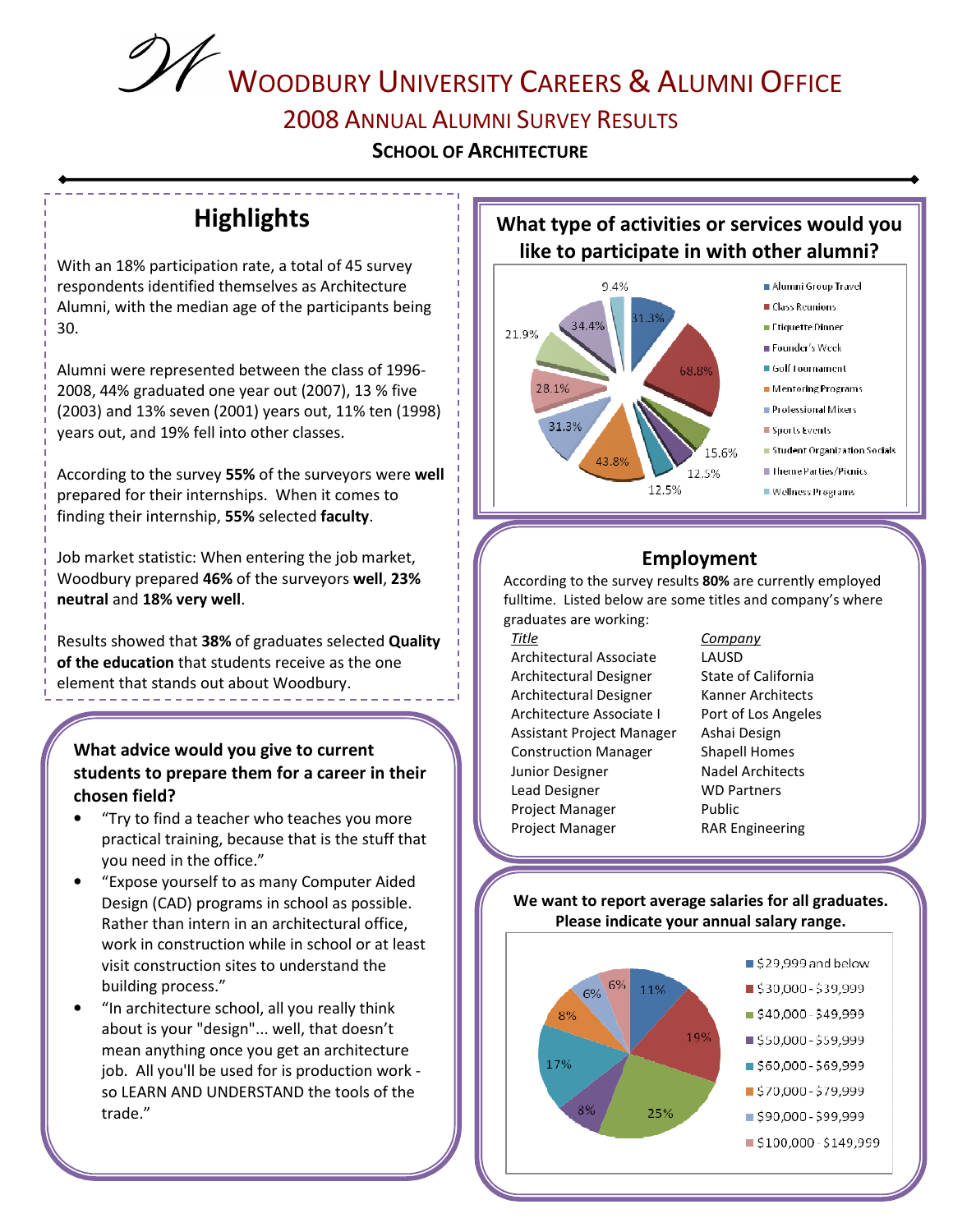#### 2008 ANNUAL ALUMNI SURVEY RESULTS

**INSTITUTE OF TRANSDISCIPLINARY STUDIES** 

## **Highlights**

We had a pool of 25 alumni from the Institute of Transdisciplinary Studies. The results indicate an 8% participation rate.

A total of 4 alumni attempted to complete the survey from the Institute of Transdisciplinary Studies. Only 2 alumni finished the survey. The median age was 32.

- They majored in Politics and History with one  $\bullet$ receiving a Bachelors of Art and another receiving a Bachelors of Science degree.
- Two graduated in 2007, one in 2001 and one in 1997.

## **Job Market**

#### How do you feel Woodbury University prepared you for your entry into the job market?

One person responded Well and the other Very Poorly.

## **Select Titles and Companies**

Survey participants were asked to identify their current title and employers. While not directly asking it appears that one alumni currently owns their own company - Dynamic Preservations, LLC and the other is employed at Cal State Los Angeles University, Los Angeles, California as the Resident Director.

## **Selected Comments**

Advice given to current students in preparation for their chosen field:

- "Identify your weaknesses and fears and work hard to make them your strengths."
- "Strive to be the best in all that you do."

#### Would you recommend Woodbury University to someone?

"Although there is a serious lack of help with regard to finding a job and internship, the education that is provided is superior. The professors invest in the students daily and try to help them become their best selves. They help equip you with an education that applies in the real world."

## **Graduate Studies**

One participant has received a Master of Public Administration from Webster University in 2002 and they were well prepared for this program.

## Internship

If you had an internship while a student, how would you rate your experience?

> One participant responded Very Well and the other Well.

#### If you had an internship, how did you find it?

- Personal contact
- I took the initiative to do it on my own. There is a serious lack of resources in this area.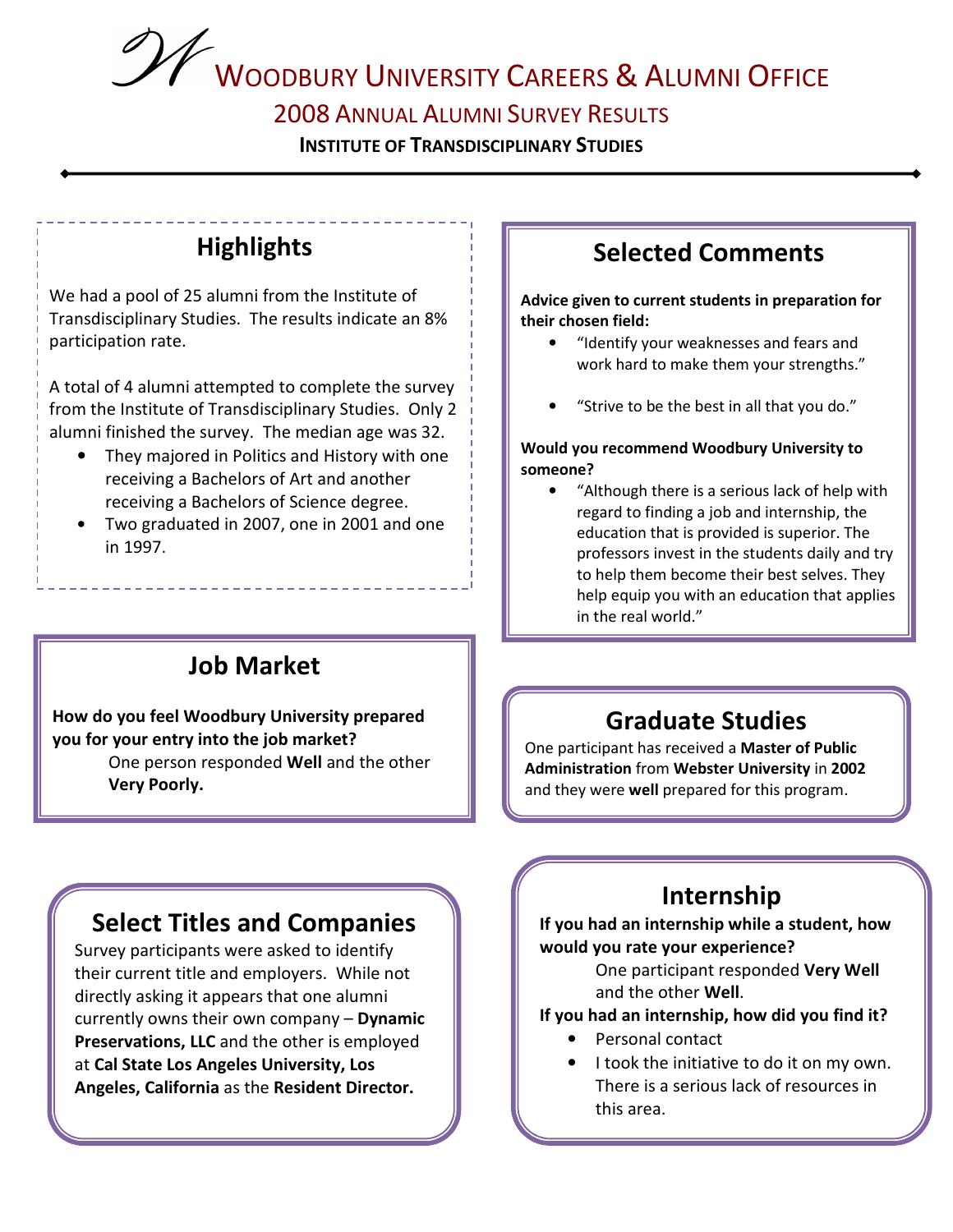## **2008 ANNUAL ALUMNI SURVEY RESULTS**

**SCHOOL OF MEDIA, CULTURE AND DESIGN** 

## **Highlights**

With 17% participation rate, a total of 45 survey respondents identified themselves as graduates from the School of Media, Culture and Design, with the median age of the participants being 31. Results show that 36% of participants majored in Graphic Design, 22% in Psychology, 13% in Fashion Design and Interior Architecture (Design), 11% in Animation and 4% in Communication.

Alumni were represented between the class of 1996-2008, 36% graduated one year out (2007), and 22% five  $(2003).$ 

According to the survey 37% of the surveyors were well and 24% were very well prepared for their internships. 15% of the participants found their internship using resources provided by the Careers and Alumni Office while 31% faculty contacts.

#### Employment

When entering the job market, Woodbury prepared 17% very well, 44% well, and 29% neutral. According to the survey results 73% are currently employed fulltime. Listed below are some titles and company's where graduates are working:

#### Title

5th grade teacher Behaviorist Full Service Associate **Graphic Artist** Graphic design manager **Graphic Designer Graphic Designer** International Marketing Project Manager President Real Estate Broker and Consultant Receptionist School Psychologist

Seasonal Stock Supervisor Secretary Senior Paralegal, Closer **Technical Designer** 

**Technical Rendering Administrator** Art Director Director of Design Flash Designer

#### Company

Guardian Angel School **SLEA** Williams-Sonoma **Eclipse Advertising** San Francisco Giants Oversee.net The Huntington Library, Shell Oil Company Silent Rain Self Employed Mariposa Fullerton Joint Union High **School District** Universal Studios City walk **Perceptive Enterprise** Law Offices of Steve Pell Alexandre Caugant Collection DreamWorks Animation **Crew Creative Advertising** NW Office Interiors **POV KIDS** 

#### What advice would you give to current students to prepare them for a career in their chosen field?

- "An internship will help you greatly in preparing for the real world!"
- "Learn everything and do everything even if you don't like to do it. Be well rounded, never say "I don't do that" unless it's really like farfetched from what you are supposed to be doing, especially when you're just starting."
- "Go out of your way to get a great internship; large companies have long term job possibilities to dedicated and outgoing interns. Use the internet as a resource and getting my internship early (before junior year) was the best thing I did."
- "Pick a career doing something you enjoy, because the work week will be longer than the traditional 40 hours!"
- "Start your internship as early as possible, and make sure it's something you'll enjoy doing because after all it's 90 hours of what would have been your free time. Stay focused on you plan."

#### We want to report average salaries for all graduates. Please indicate your annual salary range.